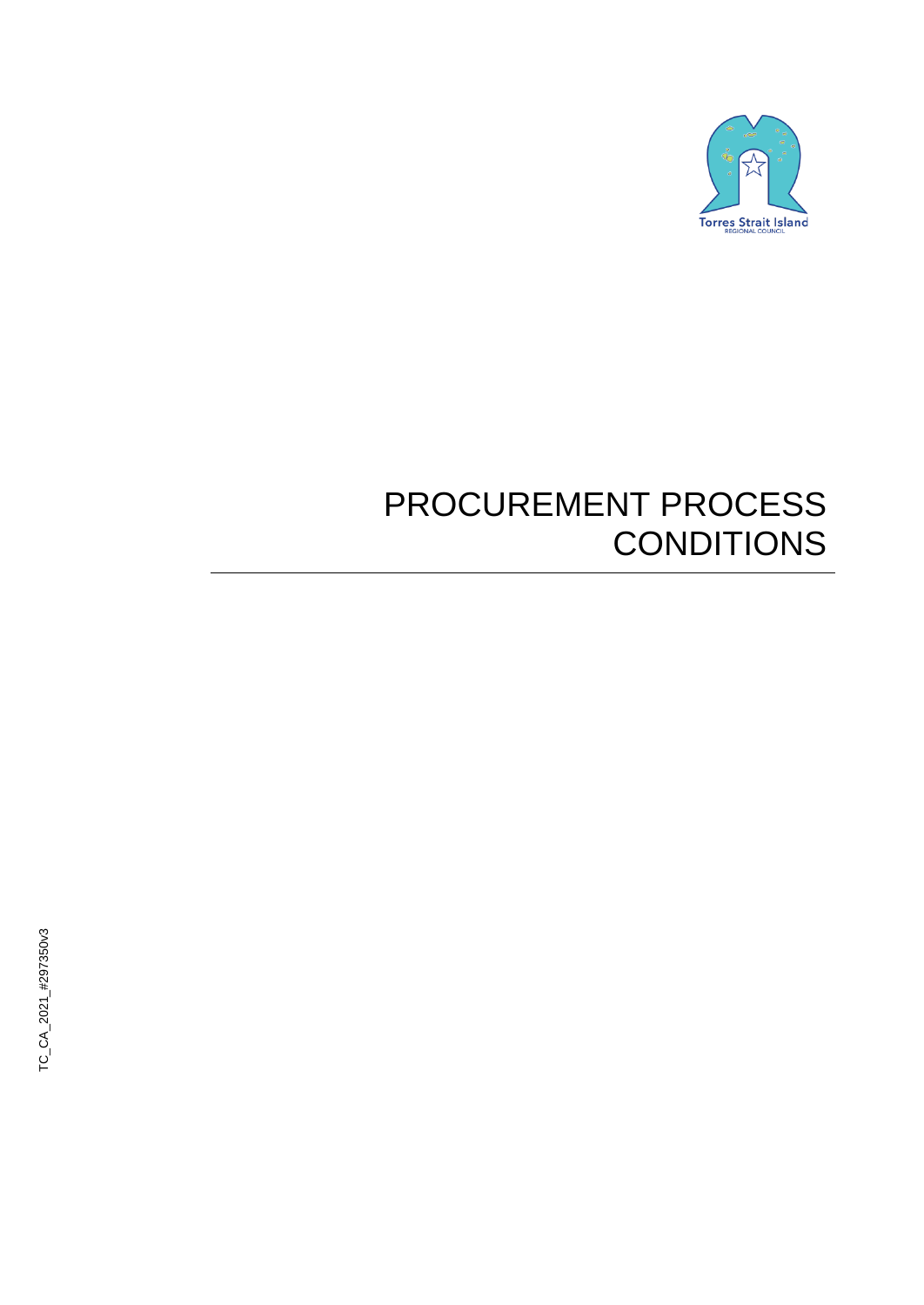| 3. |                                                                 |  |
|----|-----------------------------------------------------------------|--|
|    |                                                                 |  |
| 5. |                                                                 |  |
| 6. | RESPONDENT'S FURTHER WARRANTIES AND REPRESENTATIONS (RFT ONLY)6 |  |
|    |                                                                 |  |
|    |                                                                 |  |
|    |                                                                 |  |
|    |                                                                 |  |
|    |                                                                 |  |
|    |                                                                 |  |
|    |                                                                 |  |



TRANSITY TO

VITALE

**WIII CONTRACTOR**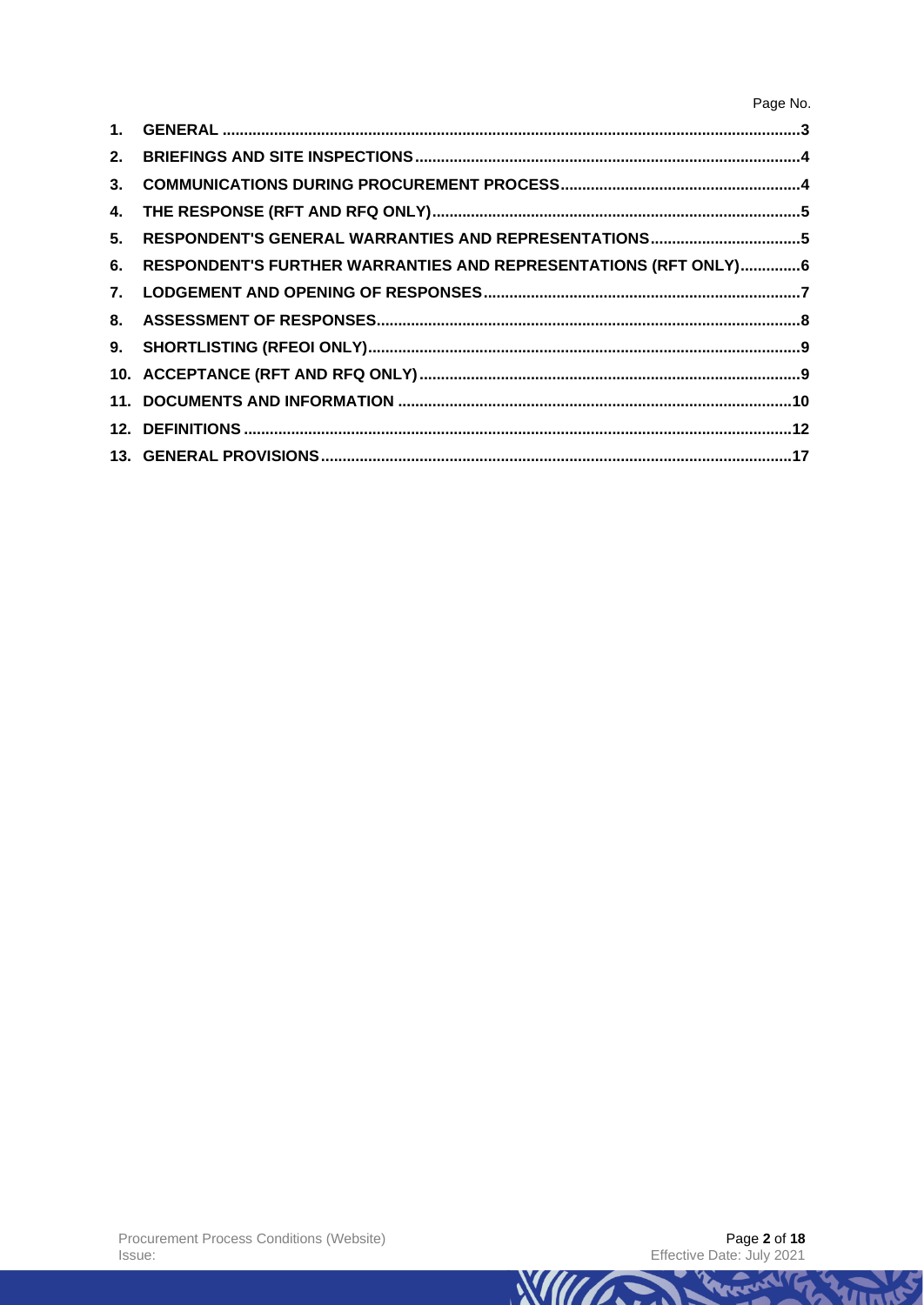# **1. GENERAL**

- 1.1 (**Conduct of the Procurement Process**) The Principal will endeavour to conduct the Procurement Process in a manner which is consistent with these Procurement Process Conditions.
- 1.2 (**Rights of the Principal**) The Principal may do anything which it considers to be prudent or necessary for the proper conduct of the Procurement Process, including:
	- (a) (**alteration of Procurement Documents**) amend, add to or delete any part of the Procurement Documents including:
		- (i) the procedures and timeframes provided in the Procurement Process Conditions;
		- (ii) the Evaluation Criteria, including weightings;
		- (iii) the Scope; and
		- (iv) where one is included in the Procurement Documents, the Contract;
	- (b) (**suspension or termination**) suspend or terminate the Procurement Process;
	- (c) (**attendances**) request any one or more Respondents to attend a briefing, site inspection or other meeting or to make a presentation of their Response in person at the Principal's office at no cost to the Principal;
	- (d) (**change or error in Procurement Documents**) request any one or more Respondents to change their Response to take account of a change in the Procurement Documents or any error in such documents;
	- (e) (**clarification or alteration**) request any one or more Respondents to clarify or alter any aspect of the Respondent's Response;
	- (f) (**additional information)** request additional information from one or more Respondents relating to a Response, the Procurement Process, the Respondent's compliance with the Procurement Process Conditions or any other matter which the Principal considers relevant to its assessment (including information that should have been, but was not, included in the Respondent's Response);
	- (g) (**negotiation**) negotiate amendments to any aspect of a Response with any one or more Respondents and suspend or terminate such negotiations at any time;
	- (h) (**revised Responses**) invite one or more Respondents to provide a revised Response or best and final offer; and/or
	- (i) (**shortlisting**) create a shortlist of one or more Respondents and exercise any of its rights only in respect of one or more of the shortlisted Respondents.
- 1.3 (**Conduct of Respondents**) The Respondent must not, and must ensure that its Personnel do not, engage in any Improper Conduct. The Respondent must immediately notify the Principal in the event that it becomes aware that it, or any of its Personnel, have engaged in Improper Conduct. Where appropriate, the Principal may report Improper Conduct by the Respondent to the appropriate authority and provide that authority with any relevant information related to that conduct.
- 1.4 (**Complaints in relation to the Procurement Process**) The Respondent must make any complaint in relation to the Procurement Process using the Communication Method immediately upon the cause of the complaint arising or upon the Respondent becoming aware of the cause.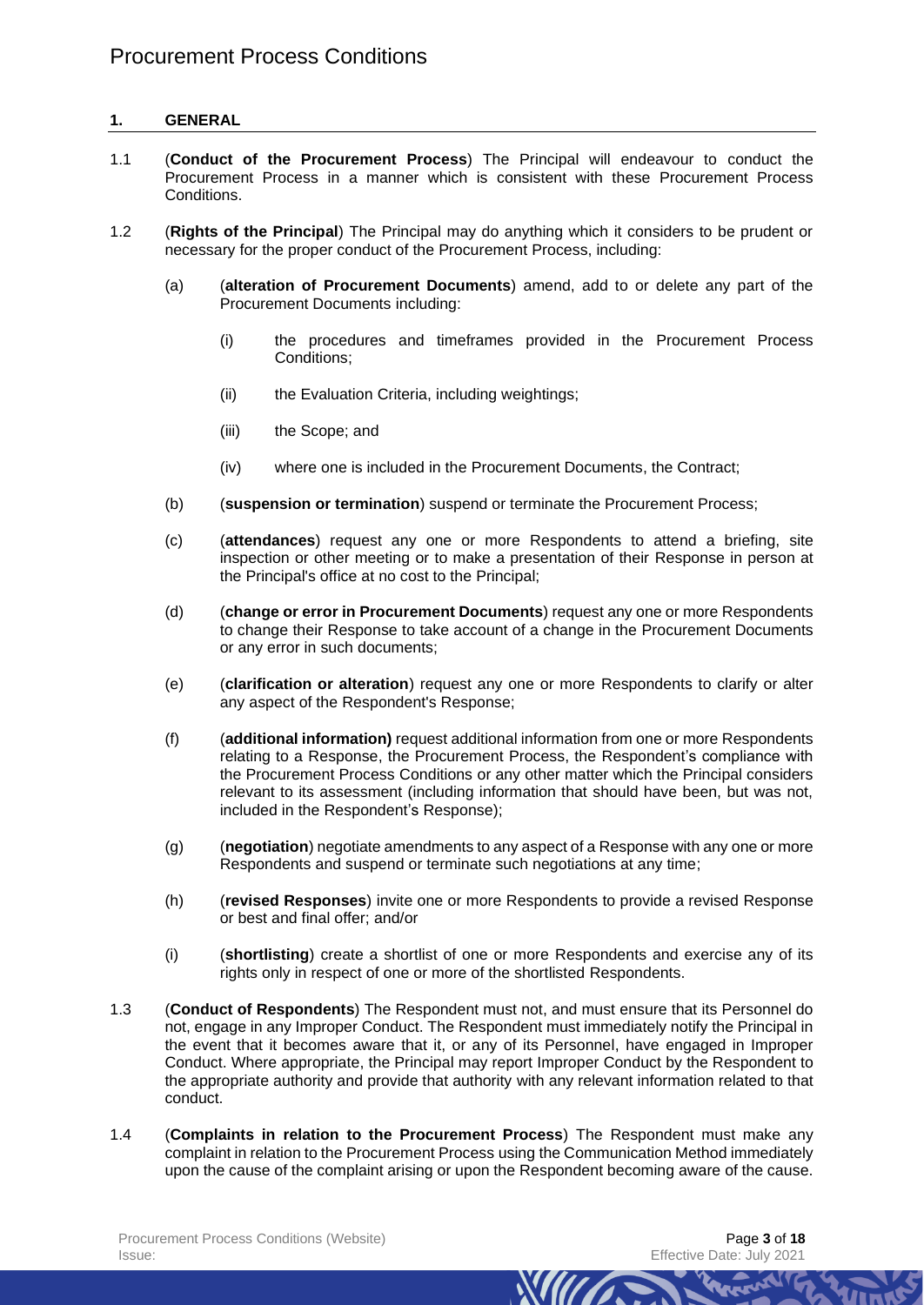The complaint must be made in writing to the Complaints Manager and must contain adequate detail to allow the Principal to properly investigate the complaint.

- 1.5 (**No warranty**) The Principal gives no warranty and makes no representation that the Procurement Documents or any other information provided to the Respondent in connection with the Procurement Process is accurate, adequate or complete.
- 1.6 (**No liability**) Neither the Principal nor its Personnel shall be liable upon any Claim for any Specified Loss in connection with the Procurement Process.

#### **2. BRIEFINGS AND SITE INSPECTIONS (RFT AND RFEOI ONLY)**

- 2.1 (**Attendance**) The Respondent must attend any briefing or a site inspection which is identified in the General Information as mandatory. Respondents are encouraged to attend any briefing or site inspection which is not described as mandatory.
- 2.2 (**RSVP**) The Respondent must confirm that it intends to attend the briefing or site inspection to the email address and by the time and date stated in the General Information and may only bring a maximum of the number of Personnel stated in the General Information.
- 2.3 (**Safety**) The Respondent must inform itself of risks to health and safety arising from attendance at the briefing or site inspection and take all reasonable steps to ensure that such risks are eliminated or, if it is not possible to eliminate them, to minimise them so far as is practicable.
- 2.4 (**Obligation to inspect**) Where no site inspection is identified in the General Information, the Respondent must make its own arrangements to inspect the site prior to lodging its Response.

# **3. COMMUNICATIONS DURING PROCUREMENT PROCESS**

- 3.1 (**Communication Method**) All communications by the Principal to the Respondent shall at first instance be made using the Communication Method. Except where expressly permitted by these Procurement Process Conditions, all communications by the Respondent to the Principal in connection with the Procurement Process shall at first instance be directed to the Principal using the Communication Method. No other communication method may be utilised by the Respondent unless expressly permitted by the Principal or where technical difficulties prevent the Respondent from utilising the Communication Method or the Principal expressly agrees to an alternative method.
- 3.2 (**Respondent's responsibility**) The Respondent must ensure that it is capable of receiving and does receive all communications to the Respondent in connection with the Procurement Process. Where the Communication Method is email, it is the Respondent's responsibility to ensure that it notifies the Principal of the correct email address for receiving communications. Where the Communication Method is through a website, the Respondent must ensure that it is properly registered with and capable of receiving communications through the website.
- 3.3 (**Confidentiality of communications**) The Principal may notify any or all Respondents of a request for further information made by a Respondent and the Principal's response to it without identifying the submitting Respondent or may keep a request for information confidential and respond only to the Respondent if it considers that it is appropriate to do so.
- 3.4 (**No reliance**) The Respondent must not rely upon any information (including information provided at a briefing or site inspection) unless it is confirmed by the Principal through the Communication Method.
- 3.5 (**Communication Closing Time**) The Principal will not respond to any request for information received after the Communication Closing Time.

*MITTA*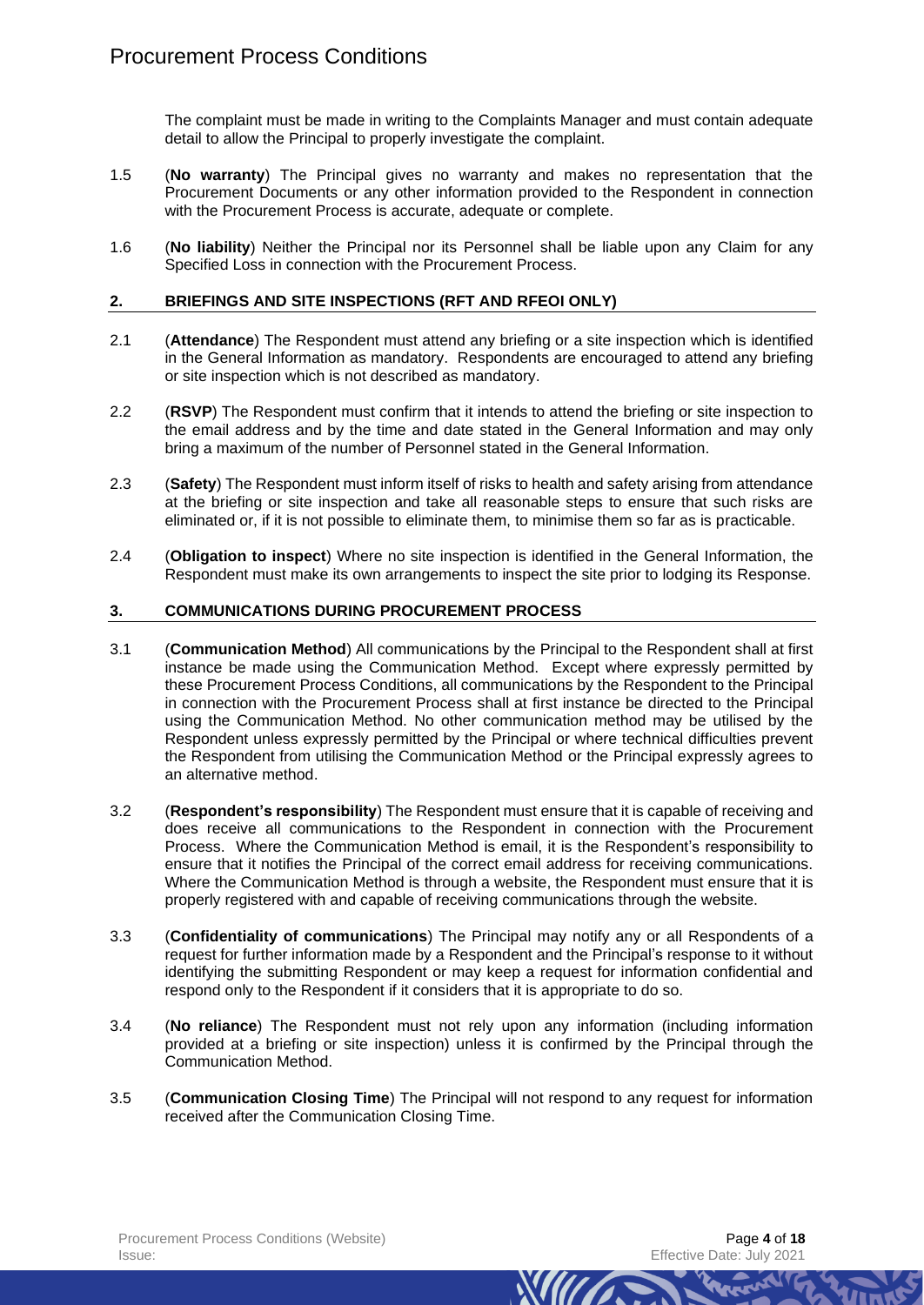# <span id="page-4-0"></span>**4. THE RESPONSE (RFT AND RFQ ONLY)**

- 4.1 (**Application of clause**) This clause [4](#page-4-0) only applies in respect of an RFT or an RFQ.
- 4.2 (**Acceptance of Contract and Scope**) If one has not been provided, the Respondent must obtain a copy of the Contract from the Principal by requesting a copy through the Communication Method. Except to the extent that the Respondent has detailed a proposed alternative, amendment, qualification or departure in a Response, the Respondent will be taken to have unconditionally accepted and agreed to:
	- (a) be bound by the terms and conditions of the Contract; and
	- (b) carry out and complete the whole of the obligations described in or to be reasonably inferred from the Procurement Documents.
- 4.3 (**Price**) The Price must be submitted exclusive of GST and in Australian dollars.
- <span id="page-4-1"></span>4.4 (**Discrepancy in Price**) Where the Response Form requires the Respondent to provide a Price and there is a discrepancy between the amount stated in the Response Form as the Respondent's Price and the sum total of the items in any Price Schedule then:
	- (a) if the Contract provides that it is a lump sum contract, then the sum total of the items in the Price Schedule shall be the Respondent's Price; or
	- (b) if the Contract provides that it is a schedule of rates contract or a part lump sum and part schedule of rates contract, then the rate, price or lump sum of each item will prevail over the total shown, and the total shall be adjusted accordingly.
- <span id="page-4-2"></span>4.5 (**Response Validity Period**) The Respondent's Response will remain valid and open for acceptance by the Principal until the end of the Response Validity Period and thereafter until it is withdrawn in writing by the Respondent or the Procurement Process is finalised. The Principal may consent to the Respondent withdrawing its Response before the end of the Response Validity Period. The Principal may request an extension of the Response Validity Period at any time by giving written notice to the Respondent. If the Respondent does not agree to the requested extension then the Principal may exclude the Respondent's Response from assessment or further assessment as the case may be.
- 4.6 (**Alternative Responses**) If the Respondent wishes to submit an Alternative Response, then the Respondent is encouraged to:
	- (a) also submit a Conforming Response; and
	- (b) submit the Alternative Response on a separate Response Form to the Conforming Response, clearly marked, "ALTERNATIVE RESPONSE" accompanied by a clear summary of all points of difference between the Alternative Response and the Conforming Response.

#### **5. RESPONDENT'S GENERAL WARRANTIES AND REPRESENTATIONS**

- 5.1 (**Warranties and Representations**) By lodging a Response, the Respondent warrants and represents that:
	- (a) (**conduct of Respondent**) neither the Respondent nor any of its employees or agents has engaged in any Improper Conduct;
	- (b) (**authority**) the Response has been signed and lodged by a person with authority to do so on behalf of the Respondent;

*MITTA* 

(c) (**basis of Response**) the Respondent: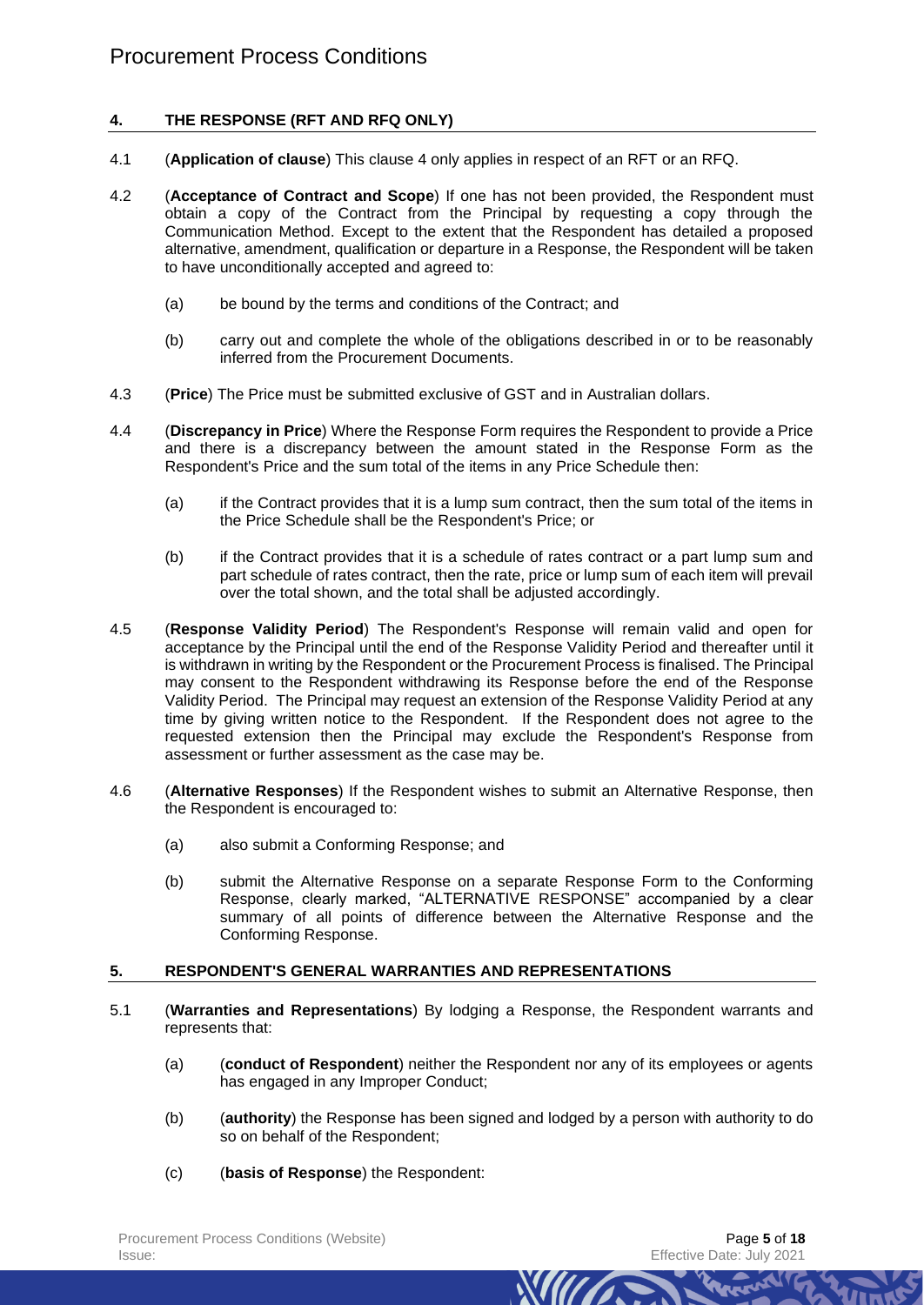- (i) has received or obtained copies of all of the Procurement Documents and all information or documents referred to in the Procurement Documents; and
- (ii) has not relied on the accuracy, adequacy or completeness of any documents or information provided or any representation made by or on behalf of the Principal in connection with the Procurement Process in preparing its Response;
- (d) (**accuracy of Response**) all information provided in or with the Response is accurate;
- (e) (**ability**) the Respondent and its relevant Personnel hold (and are compliant with all requirements of) all necessary competencies, licences (including if necessary, a licence under the *Queensland Building and Construction Commission Act 1991* (Qld)), accreditations, certifications, permits, clearances and other authorisations which will be required for the Respondent to carry out the Scope if it is ultimately engaged to carry out that Scope.

# <span id="page-5-0"></span>**6. RESPONDENT'S FURTHER WARRANTIES AND REPRESENTATIONS (RFT ONLY)**

- 6.1 (**Application of clause**) This clause [6](#page-5-0) only applies in respect of an RFT.
- 6.2 (**Warranties and Representations**) By lodging a Response, the Respondent warrants and represents that:
	- (a) (**investigations**) the Respondent has undertaken its own enquiries and investigations to satisfy itself of:
		- (i) the nature and extent of the Scope, its contractual obligations and all other risks, contingencies and other circumstances which could have an impact on its ability to carry out and complete the obligations it will have under the Contract if its Response is accepted for the Price; and
		- (ii) the suitability, appropriateness and adequacy of the Scope (including, in respect of contracts under which the successful Respondent is required to design works, any preliminary design included in the Scope) for the purposes stated in or to be reasonably inferred from the Scope;
	- (b) (**ability**) the Respondent and its relevant Personnel:
		- (i) have and will maintain the necessary experience, expertise and skill to perform its obligations under the Contract in accordance with the requirements of the Contract in the event that its Response is accepted; and
		- (ii) have and will maintain the resources necessary to comply with the timeframes for the performance of the Contract stated in the Procurement Documents (as amended if at all, pursuant to these Procurement Process Conditions);
	- (c) (**price**) the Price, and all rates, sums and prices included in the Response allow for:
		- (i) all of the risks, contingencies and other circumstances which could have an effect on the Respondent's ability to carry out and complete the obligations it will have under the Contract if its Response is accepted for the Price, except to the extent that the Contract expressly allows an adjustment;
		- (ii) the provision of all materials, plant, labour and other services necessary for the proper completion of the obligations it will have under the Contract if its Response is accepted, whether or not those items are expressly mentioned in the Contract; and

*MIITT*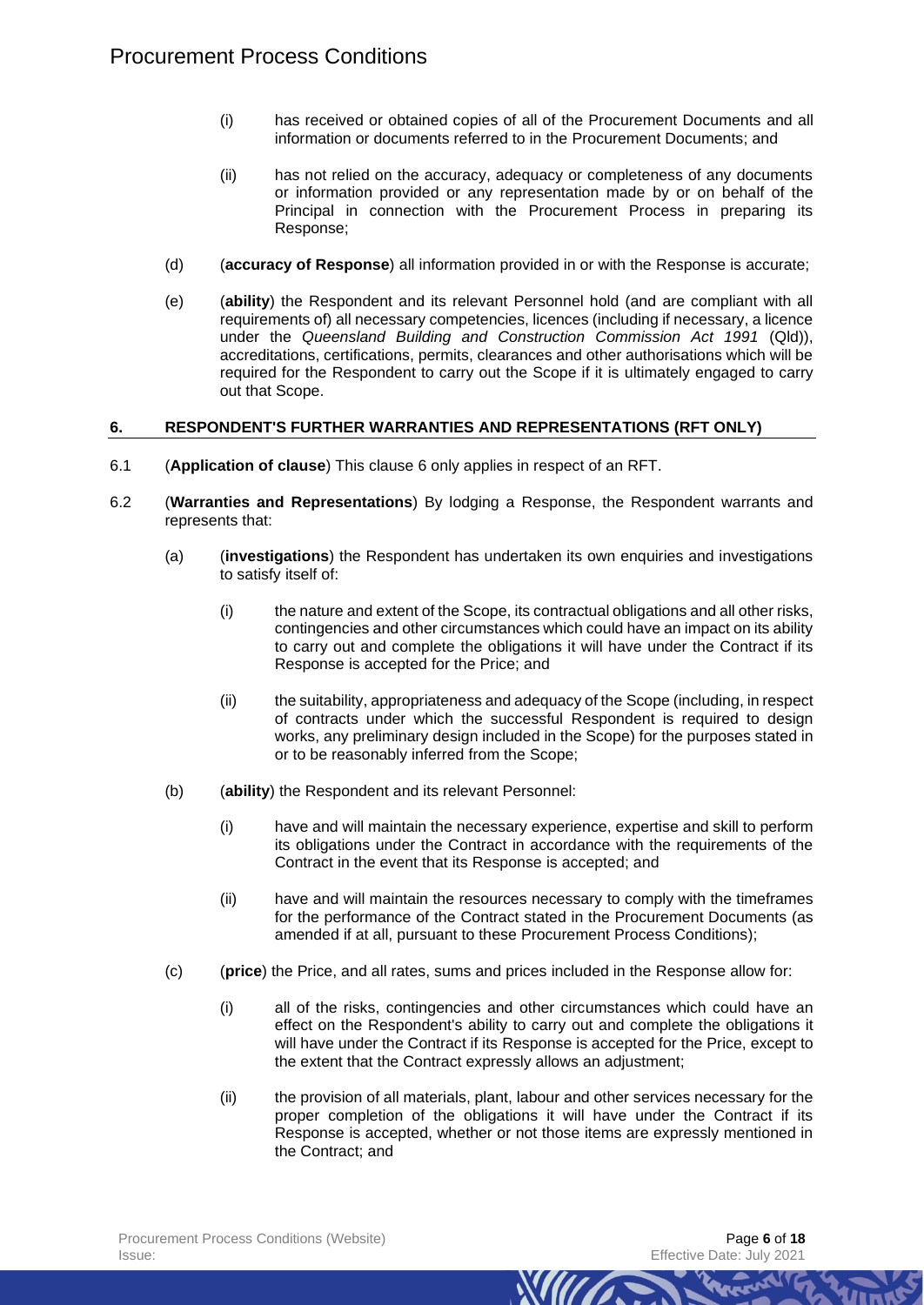- (iii) unless the Contract expressly allows an adjustment, rise and fall in costs;
- (d) (**competitive neutrality**) if the Respondent is required by law to comply with principles of competitive neutrality, the Respondent has properly considered, assessed and complied with the applicable competitive neutrality principles in relation to the Procurement Process and the acceptance by the Principal of the Respondent's Response will not breach those principles;
- (e) (**notice**) the Respondent has notified the Principal in its Response of any:
	- (i) ambiguity, inconsistency, uncertainty, error or omission which it has discovered in or from the Procurement Documents;
	- (ii) any assumptions that it has made in determining its Price;
	- (iii) further information or investigations which it considers that it requires to enable it to give the warranties and make the representations in this clause [6,](#page-5-0)

and otherwise gives all warranties and makes all representations which the Contract requires to be given or made by the successful Respondent. The Respondent acknowledges that the Principal will rely on these warranties and representations in entering into a contract with the successful Respondent.

# **7. LODGEMENT AND OPENING OF RESPONSES**

- 7.1 (**Method of lodgement**) A Response must be lodged:
	- (a) if the Tender Box is a website, by uploading it to the Tender Box;
	- (b) if the Tender Box is an email address, by sending it as an attachment to an email to the Tender Box; or
	- (c) if the Tender Box is a physical address, by delivering it to the Tender Box.

The Principal may direct or allow the Response to be lodged by an alternative method.

- 7.2 (**Time of lodgement**) A document forming part of a Response shall be deemed to have been lodged:
	- (a) where the Tender Box is a website, at the time that the document is successfully uploaded to the Tender Box, as indicated on the electronic receipt issued to the Respondent;
	- (b) where the Tender Box is an email address, at the time that an email attaching the document is successfully delivered to the Tender Box, as indicated on the email system on which the Tender Box is hosted;
	- (c) where the Tender Box is a physical address, at the time that the document is physically received at the Tender Box; or
	- (d) where the Response is lodged by an alternative method allowed by the Principal, when it is received by the Principal by that method.

*Mura* 

7.3 (**Response opening**) Responses will not be opened publicly and the Respondent will not be permitted to attend the opening of Responses.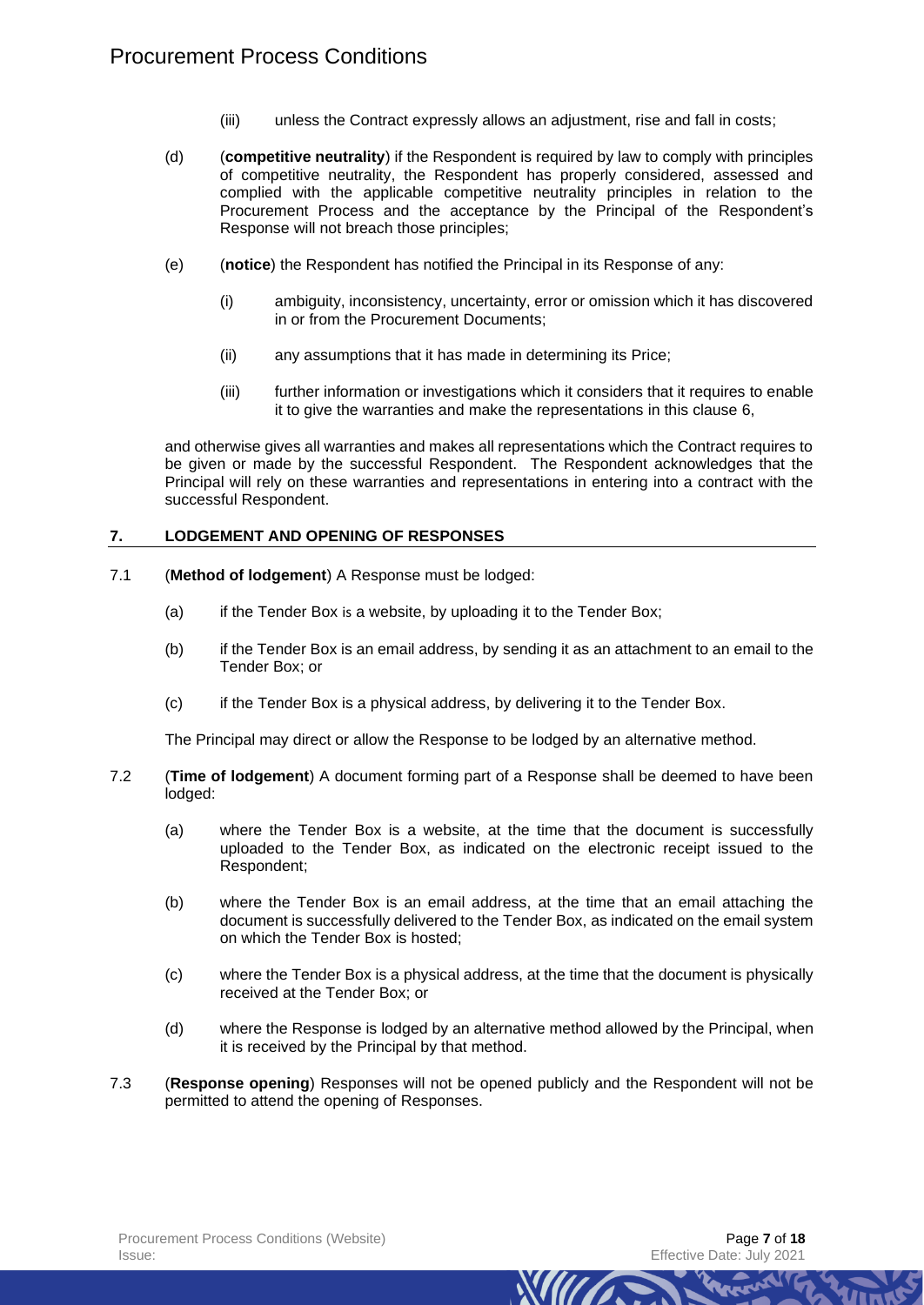# **8. ASSESSMENT OF RESPONSES**

- 8.1 (**Evaluation Criteria**) In determining which Response(s) are most advantageous to the Principal, each Response evaluated in accordance with these Procurement Process Conditions will be assessed, but not necessarily exclusively, against the Evaluation Criteria (if any).
- 8.2 (**Considerations**) In assessing Responses, the Principal may consider any information which the Principal reasonably considers to be relevant to its assessment (however obtained), including:
	- (a) information contained in the Response or any amendment to or clarification of a Response;
	- (b) information provided at a meeting with or presentation by the Respondent;
	- (c) outcomes from discussions with a Respondent's referees (if any);
	- (d) information obtained pursuant to clause [8.5;](#page-7-0)
	- (e) the Respondent's past performance under other contracts with the Principal or third parties; and
	- (f) the reasonably held subjective opinions of the persons appointed by the Principal to evaluate Responses or any advisor to such persons.
- 8.3 (**Uncertainties**) The Principal may ignore any part of a Response which is ambiguous, uncertain, unclear or illegible without seeking clarification from the Respondent and may assess the balance of the Response.
- 8.4 (**Right to exclude**) The Principal may, but shall not be obliged to, reject or exclude from assessment any Response including:
	- (a) a Non-Conforming Response, an Alternative Response or a Late Response;
	- (b) a Response, in respect of which the Principal reasonably believes that the Respondent has:
		- (i) failed to comply with these Procurement Process Conditions or any request made by or on behalf of the Principal pursuant to them within the time required; or
		- (ii) breached a warranty given or representation made pursuant to these Procurement Process Conditions or that a warranty, declaration or representation in the Respondent's Response is false or misleading in any material respect;

- (c) a Response in respect of which the Principal reasonably believes that the Respondent cannot reasonably comply with the obligations which it will have under the Contract (in the event that its Response is successful) for the Price; or
- (d) a Response which fails to achieve a satisfactory score against any of the Evaluation Criteria, even if the overall score of the Response is satisfactory;
- <span id="page-7-0"></span>8.5 (**Other information or assistance**) The Principal may undertake its own investigations, or engage third parties to do so on its behalf, in relation to any aspect of a Response (including verifying any warranty, representation or declaration made or given in the Response or pursuant to these Procurement Process Conditions) or any other matter which it considers relevant to the conduct of the Procurement Process. The Respondent must cooperate with such investigations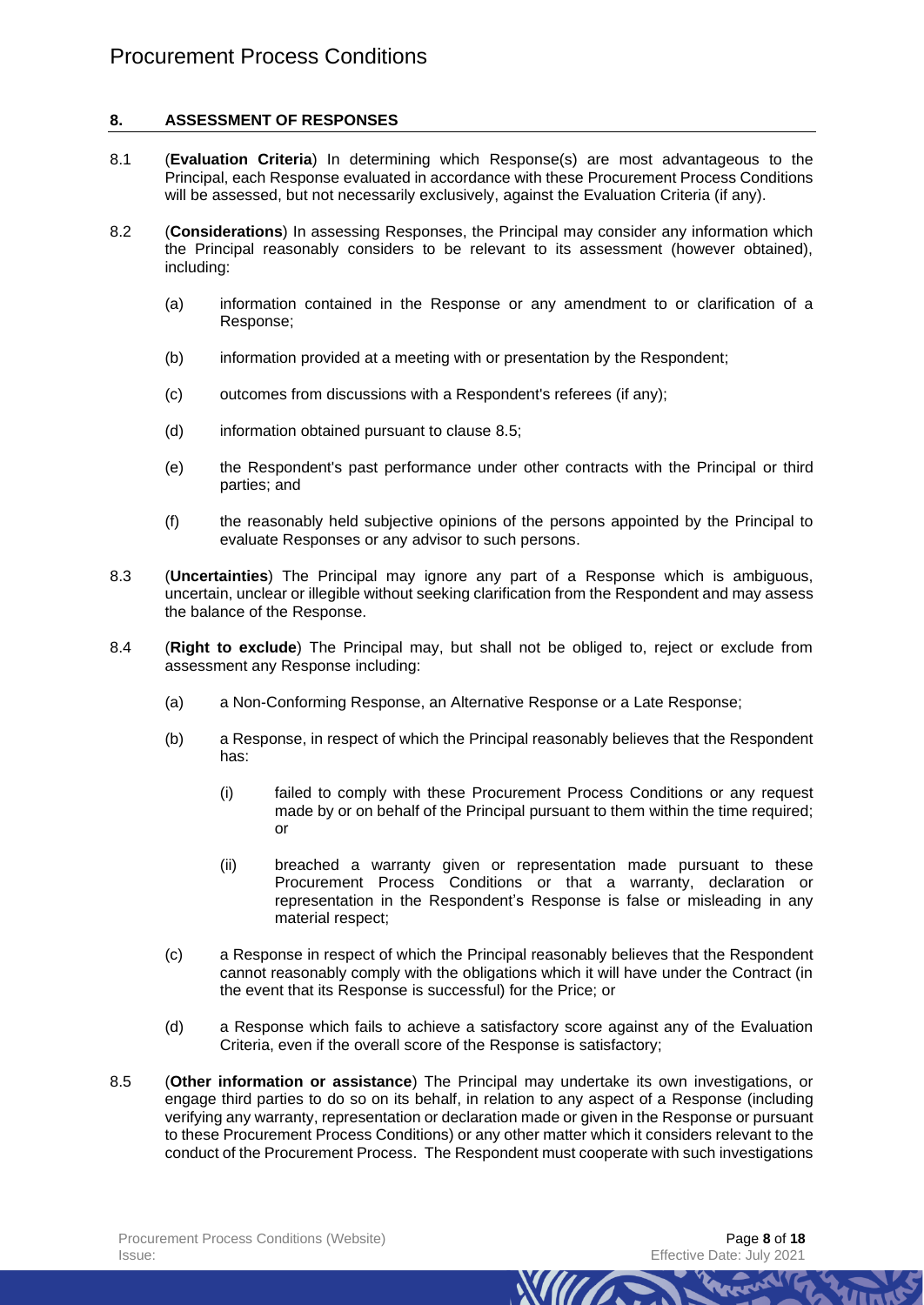and provide all information and assistance reasonably requested by or on behalf of the Principal in connection with the investigation.

# <span id="page-8-0"></span>**9. SHORTLISTING (RFEOI ONLY)**

- 9.1 (**Application of clause**) This clause [9](#page-8-0) only applies in respect of an RFEOI.
- 9.2 (**Shortlisting**) The Principal intends, but is not bound, to create a shortlist of Respondents and invite tenders from the shortlisted Respondents.
- 9.3 (**No obligation**) The Principal is not bound to shortlist or invite a tender from any Respondent, including the Respondents with the highest scores against the Evaluation Criteria. The Principal may shortlist and invite tenders from as many or as few Respondents as the Principal sees fit and may choose not to shortlist any Responses or invite any tenders.
- 9.4 (**Local preference**) The Principal may shortlist an EOI that is a Local Supplier in preference to comparable EOIs from Non-Local Suppliers even if the EOIs from the Non-Local Suppliers have been assessed as more favourable in terms of one or more Evaluation Criteria, so long as the overall differences are not substantial, and so long as it is clear that the Local Supplier can meet the Principal's requirements at an acceptable standard which is generally comparable to that of the Non-Local Suppliers.
- 9.5 (**RFT**) A Respondent shall not be entitled to submit a tender unless and until the Principal expressly invites the Respondent to submit a tender in writing.
- 9.6 (**Unsuccessful Respondents)** Unsuccessful Respondents will be notified after the Procurement Process is concluded. The Principal may provide feedback to unsuccessful Respondents if requested to do so, but such feedback may be general in nature, will be limited to the Respondent's EOI only and may be postponed until after any related Request for Tender process is finalised.

#### <span id="page-8-1"></span>**10. ACCEPTANCE (RFT AND RFQ ONLY)**

- 10.1 (**Application of clause**) This clause [10](#page-8-1) only applies in respect of an RFT or an RFQ.
- 10.2 (**Ability to accept**) The Principal is not bound to accept the Response with the lowest Price or the Response with the highest score against the Evaluation Criteria, or any Response. The Principal will, if it accepts a Response, accept the Response(s) which it reasonably believes are the most advantageous to it having regard to the Sound Contracting Principles and the requirements of the *Local Government Regulation 2012* (Qld) to the extent that they are applicable and relevant to the Procurement Process.
- 10.3 (**Local preference**) The Principal may accept a Response lodged by a Local Supplier in preference to comparable Responses from Non-Local Suppliers even if the Responses from the Non-Local Suppliers have been assessed as more favourable in terms of one or more Evaluation Criteria, so long as the overall differences are not substantial, and so long as it is clear that the Local Supplier can meet the Principal's requirements at an acceptable standard which is generally comparable to that of the Non-Local Suppliers.
- 10.4 (**Acceptance of more than one Response and acceptance of part of a Response**) The Principal may accept a Response in whole or in part. Without limiting this, where the Scope comprises distinct portions of works, goods or services, the Principal may accept a Response from one or more Respondents in relation to different portions of the works, goods or services as if those portions had been the subject of separate Procurement Processes.
- 10.5 (**No contract or appointment until formal acceptance**) Unless and until the Principal expressly notifies the Respondent in writing that the Respondent's Response (as amended by any post-Response negotiation, if any) is accepted or the parties execute a Contract:

*MIITA*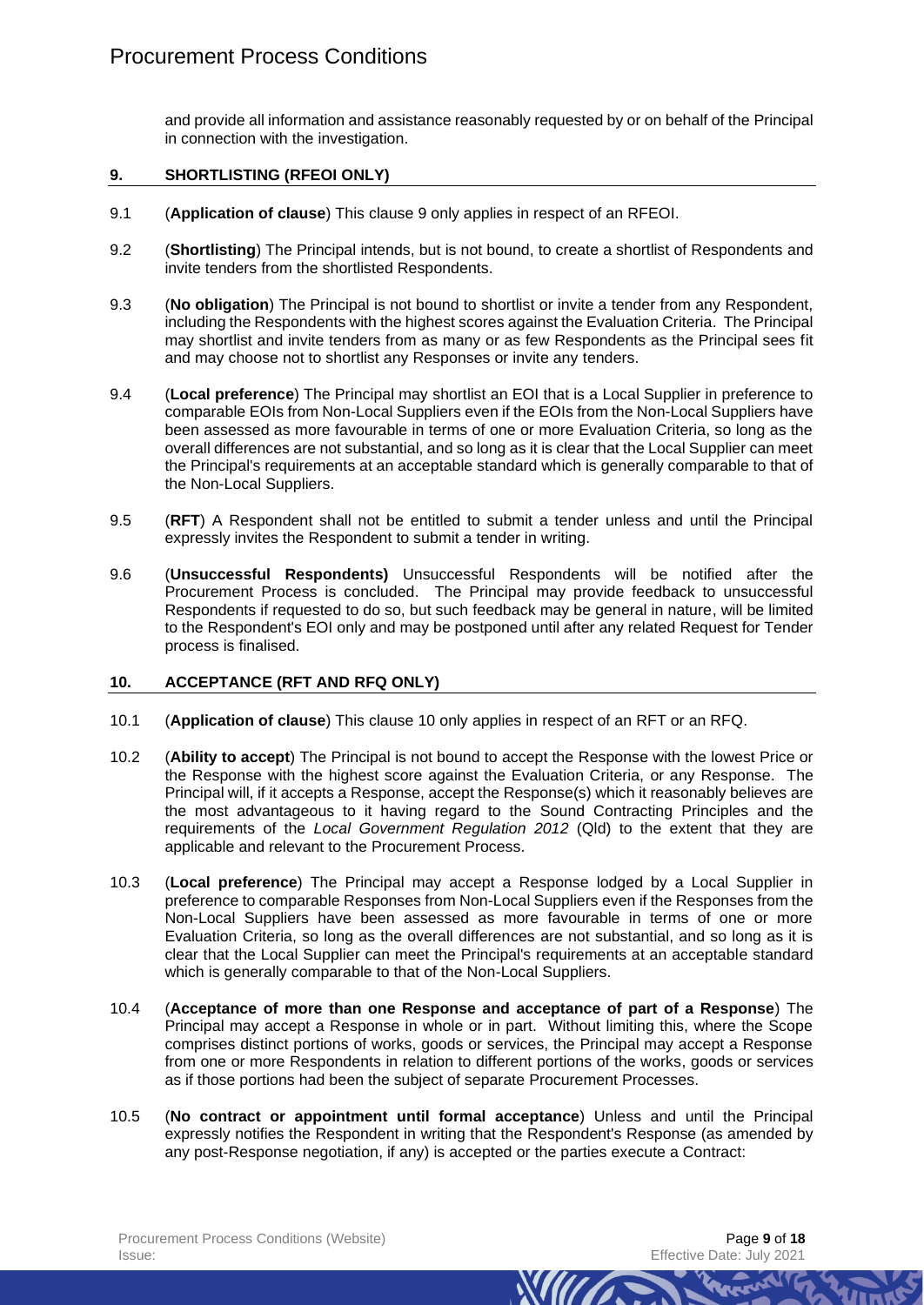- (a) no binding contract for the provision of any work, services and/or goods by the Respondent will exist between the parties; and
- (b) in respect of an RFT for appointment as a pre-qualified or preferred supplier, the Respondent will not be considered to be appointed as a pre-qualified or preferred supplier.

For clarity, a statement published by the Principal but not specifically notified to the Respondent (including a record of a council resolution) to the effect that a Response has been accepted or a contract has been awarded does not, of itself, constitute an acceptance of the Response or notice that the Response has been accepted or constitute a rejection of any other Response.

- 10.6 (**Form of Contract**) Unless the RFT or RFQ stated that the Respondent would not be required to enter into a contract until it is separately engaged by the Principal to provide works, goods or services, if a Response is accepted, the successful Respondent will be required to enter into a contract in the form of the Contract, as amended by agreement between the parties.
- 10.7 (**Unsuccessful Respondents)** Unsuccessful Respondents will be notified after a Response has been accepted. The Principal may, at its discretion, notify unsuccessful Respondents of the name of, and Price submitted by, the successful Respondent. The Principal may provide feedback to unsuccessful Respondents if requested to do so, but such feedback may be general in nature and will be limited to the Respondent's Response only.

#### **11. DOCUMENTS AND INFORMATION**

- 11.1 (**Ownership**) The Procurement Documents remain the property of the Principal. The Response will become the property of the Principal upon lodgement.
- <span id="page-9-0"></span>11.2 (**Intellectual Property Rights**) Intellectual Property Rights in documents and information provided on behalf of a party in connection with the Procurement Process remain, as between the parties, with the party on whose behalf they were provided. The Principal and the Respondent grant each other a perpetual, non-exclusive, royalty free licence to do the things contemplated by clause [11.8.](#page-11-0) The licence so granted by the Respondent is irrevocable. The licence granted by the Principal may be revoked at any time on the giving of written notice.
- 11.3 (**Warranty and representation**) The Respondent warrants and represents that:
	- (a) it owns or has a right to use the Intellectual Property Rights in its Response for the purpose of lodging a Response and undertaking the obligations which it will have under a contract with the Principal in the event that the Respondent's Response is accepted; and
	- (b) it has the right and authority to grant the licence in clause [11.2](#page-9-0) and the Principal's exercise of the rights so granted will not infringe the Intellectual Property Rights of a third party.
- <span id="page-9-1"></span>11.4 (**Confidentiality**) Except to the extent otherwise provided in these Procurement Process Conditions, each party shall keep Confidential Information of the other party confidential. The Respondent must inform each of its Personnel and any other person to whom Confidential Information of the Principal is disclosed of the Respondent's obligations under this clause [11.4.](#page-9-1) Subject to claus[e 11.8\(b\),](#page-11-1) the Respondent must return any and all Confidential Information when requested to do so by the Principal.
- 11.5 (**Information Privacy Act**) If the Respondent collects or has access to 'Personal Information' as that term is defined in the *Information Privacy Act 2009* (Qld) in connection with the Procurement Process, the Respondent must comply with Parts 1 and 3 of Chapter 2 of that Act as if the Respondent was the Principal. The Principal collects personal information and nonpersonal information in the Response so that it can properly conduct the Procurement Process and otherwise carry out its functions as a Local Government. The Principal is authorised to collect this information under the *Local Government Act 2009* (Qld) and the *Local Government*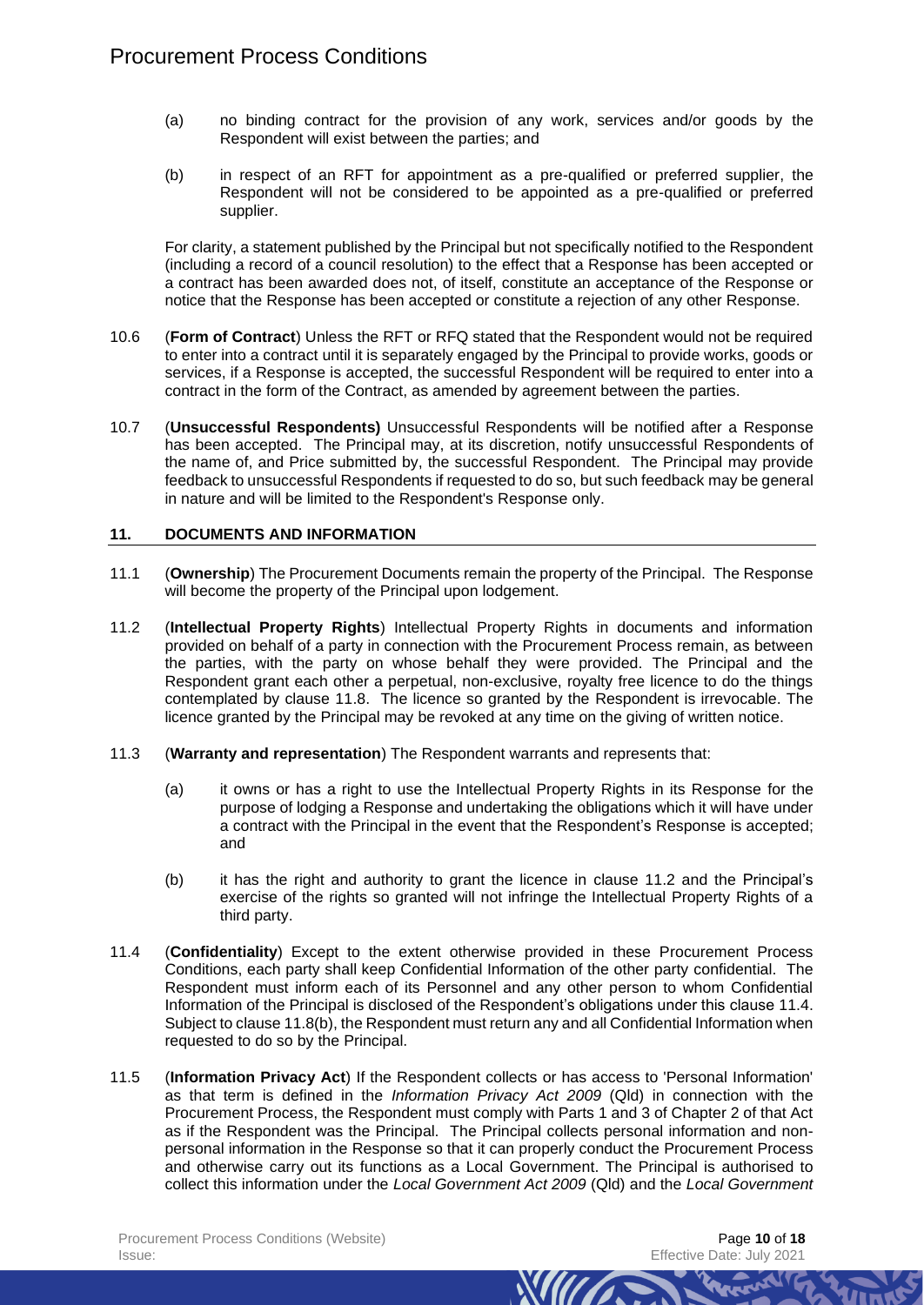*Regulation 2012* (Qld) and other law. The information in the Respondent's Response will be accessible by employees of the Principal and third party personnel engaged to assist the Principal in conducting the Procurement Process or otherwise carrying out the functions of the Principal. Information in the Response may also be disclosed as required by the *Local Government Regulation 2012* (Qld) and the *Right to Information Act 2009* (Qld) as described below.

11.6 (**Local Government Regulation**) The *Local Government Regulation 2012* (Qld) provides that the Principal must, as soon as possible after entering into a contractual arrangement worth \$200,000 or more (exclusive of GST) publish relevant details of the contract (including the person with whom the Principal has entered into the contractual arrangement, the value of the contractual arrangement and the purpose of the contractual arrangement) on the Principal's website and display those details in a conspicuous place in the Principal's public office. The relevant details must be published or displayed in this manner for a period of at least 12 months.

The *Local Government Regulation 2012* (Qld) may also require the Principal to make documentation and information contained in, or provided by the Respondent in connection with, a Response (including documentation and information identified by the Respondent as confidential) publicly available where that documentation or information is:

- (a) discussed in a Local Government Meeting;
- (b) included in a report or other document that:
	- (i) relates to an item on the agenda for a Local Government Meeting and is made available to Councillors or committee members for the purposes of the meeting;
	- (ii) is directly relevant to a matter considered or voted on at a Local Government Meeting; or
	- (iii) is presented at a Local Government meeting for the consideration or information of the Local Government or committee; or
- (c) otherwise required to be disclosed pursuant to a provision of *the Local Government Act 2009* (Qld) or the *Local Government Regulation 2012* (Qld).
- 11.7 (**Right to Information**) The *Right to Information Act 2009* (Qld) provides members of the public with a legally enforceable right to access documents held by Queensland Government agencies (including the Principal). The Act requires that documents be disclosed upon request, unless the documents are exempt or on balance, disclosure is contrary to public interest. Information or documentation contained in or provided by the Respondent in connection with a Response is potentially subject to disclosure to third parties, including documentation and information identified by the Respondent as confidential. Any application for disclosure will be assessed in accordance with the terms of the Act. Notwithstanding any other provision of the Procurement Documents or a Response, if a Response is accepted, the Principal may publish on a Queensland Government website or by any other means, contract information including:
	- (a) the name and address of the Principal and the successful Respondent;
	- (b) a description of the goods and/or services to be provided or works to be carried out pursuant to the contract;
	- (c) the date of award of the contract (including the relevant stages if the contract involves more than one stage);
	- (d) the contract value (including the value for each stage if the contract involves more than one stage and advice as to whether any non-price criteria were used in the evaluation of Responses);

*MITTA* 

(e) the procurement method used; and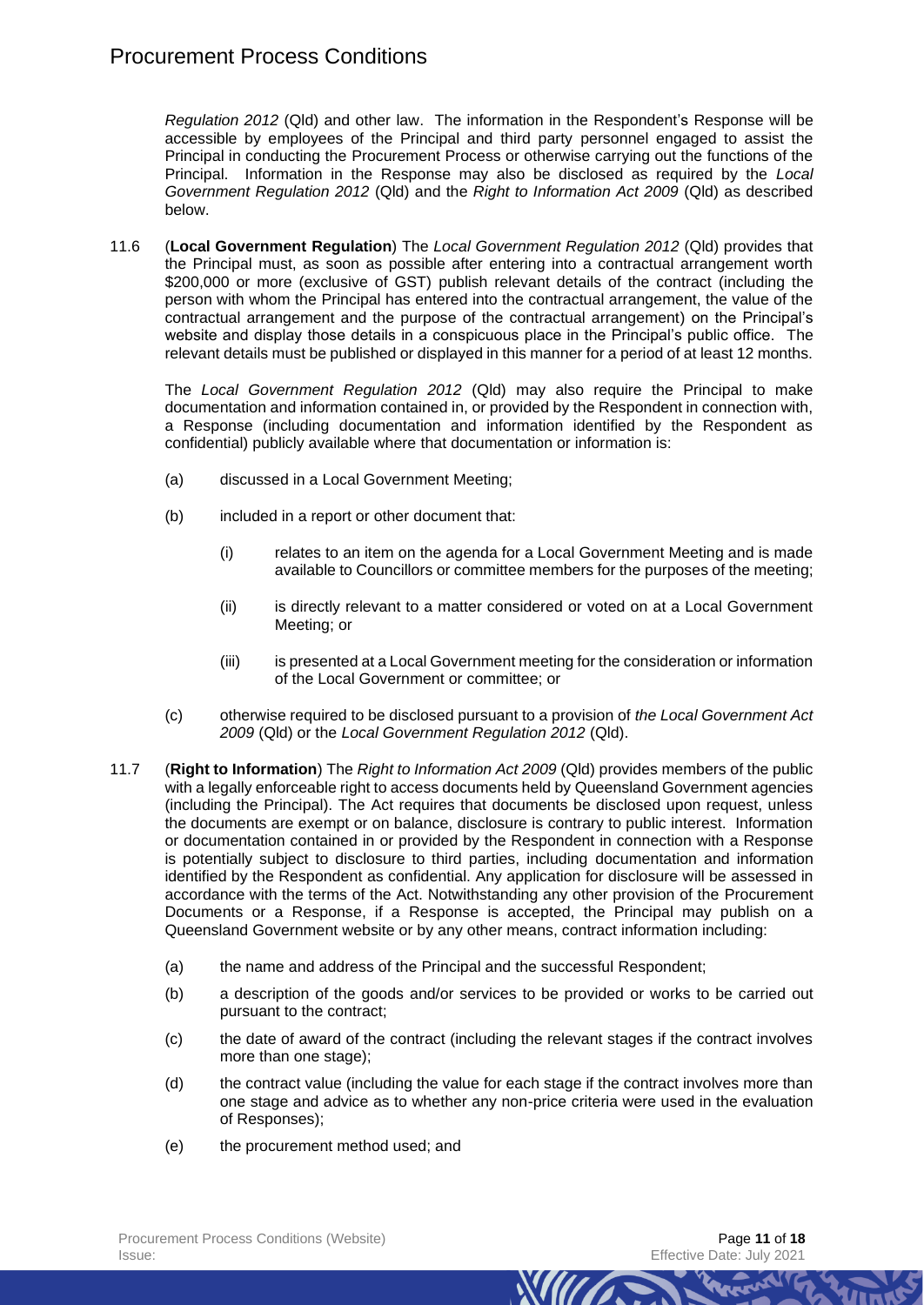# Procurement Process Conditions

- (f) for contracts with a value over \$10 million, the contract, or summary information in respect of the contract, between the Principal and the Respondent.
- <span id="page-11-0"></span>11.8 (**Use of documents and information**) Documents and information provided on behalf of a party to the other party in connection with the Procurement Process (including documentation and information identified by the Respondent as confidential) may be used, copied, modified or disclosed as required by any law and otherwise:
	- (a) by the Principal, as the Principal considers to be reasonably necessary to:
		- (i) properly conduct the Procurement Process;
		- (ii) exercise the rights granted to it in these Procurement Process Conditions;
		- (iii) obtain legal, accounting or other professional advice in connection with the Response;
		- (iv) report any actual or suspected Improper Conduct to the appropriate authority; and/or
		- (v) to otherwise properly carry out its functions as a Local Government;
	- (b) by the Respondent, as is reasonably necessary to enable the Respondent to:
		- (i) prepare the Response;
		- (ii) obtain legal, accounting or other professional advice in connection with the Response; or
		- (iii) comply with the Respondent's corporate governance requirements.

<span id="page-11-1"></span>If the Respondent is required by law to disclose Confidential Information of the Principal, the Respondent must notify the Principal of this prior to making such disclosure and must only disclose the minimum amount of information required to meet is obligation to disclose.

11.9 (**Media**) The Respondent must not, either on its own account or in conjunction with other parties, issue any publication, advertisement, document, article or information whether verbal or written, in connection with the Procurement Process in any media without the prior approval of the Principal.

#### **12. DEFINITIONS**

- 12.1 (**Definitions**) In these Procurement Process Conditions, unless the context otherwise requires:
	- (a) **Addenda and Addendum** means any communication issued to Respondents in accordance with these Procurement Process Conditions which is identified as an Addendum;
	- (b) **Alternative Response** means a Response which is otherwise a Conforming Response but which in the opinion of the Principal, contains significant alternatives, qualifications or amendments to or departures from the Contract or the Scope;
	- (c) **Business Day** means a day that is not a Saturday, Sunday or public holiday at Cairns:
	- (d) **Claim** includes any claim, action, demand, proceeding, suit, defence or set-off, however arising including at law (including a breach of an express or implied term of contract), under statute, in equity, in tort (including for negligence), in quasi-contract, for unjust enrichment and to the extent permitted by law, pursuant to any other principle of law, in connection with the Procurement Process;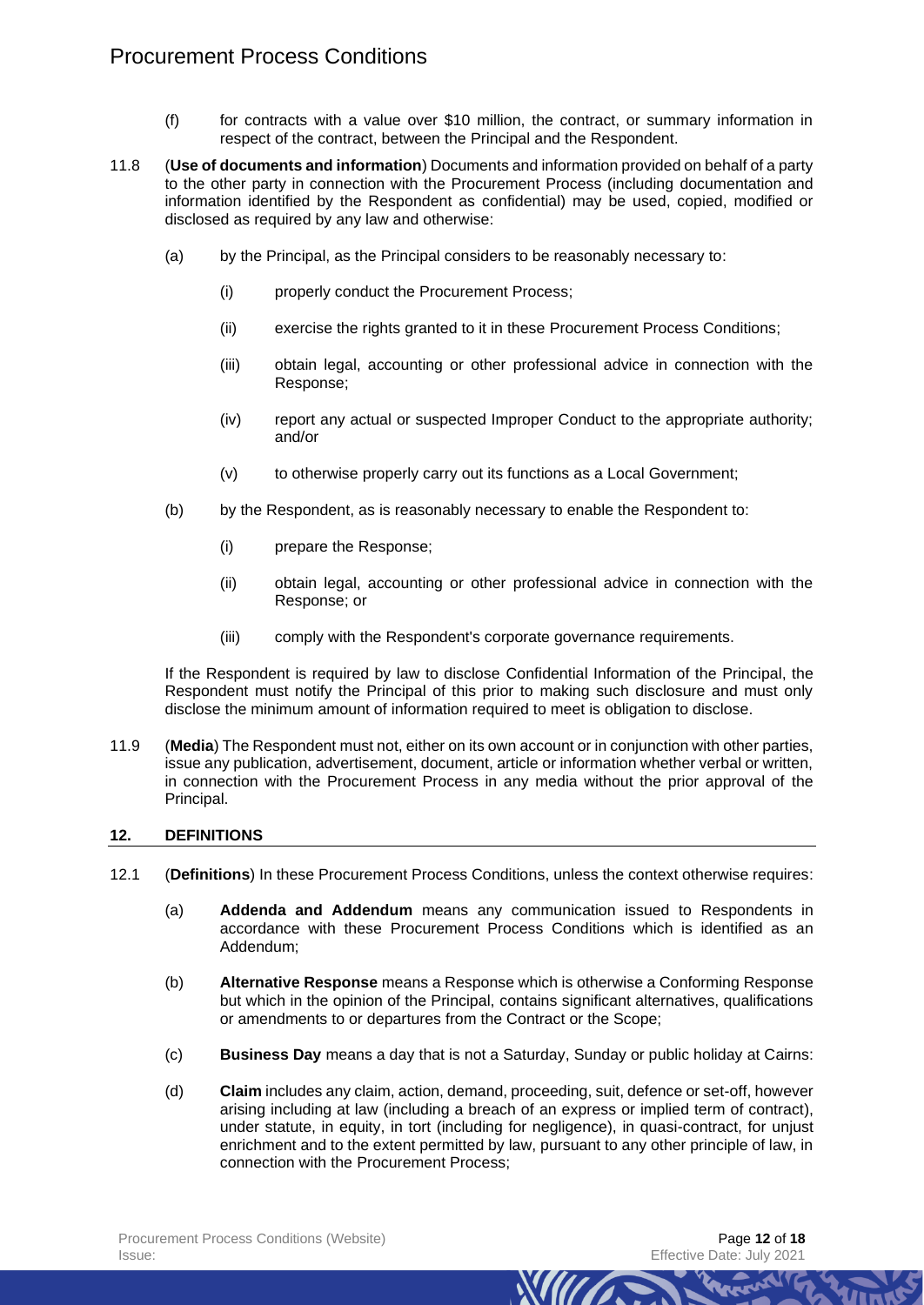- (e) **Communication Closing Time** means the time identified in the General Information as the time by which communications by Respondents must be submitted;
- (f) **Communication Method** means submitting an enquiry through the website forum or sending an email to the email address nominated for communications by Respondents in the General Information;
- (g) **Complaints Manager** means the person identified in the General Information as the person to whom complaints regarding the Procurement Process should be directed;
- (h) **Confidential Information** means documents and information provided or made available by or on behalf of one party to the other party in connection with the Procurement Process which are of their nature confidential (including copies of such documents and information) but not including documents and information which are in the public domain other than through a breach of clause [11.4:](#page-9-1)
- (i) **Conforming Response** means a Response which, in the opinion of the Principal:
	- (i) is substantially in the form and contains substantially all of the information and documentation required by the Response Schedules;
	- (ii) contains no significant alternatives, qualifications or amendments to or departures from the Contract or the Scope; and
	- (iii) in respect Tenders or EOIs only, does not substantially exceed the Maximum Page Limit (if any);
- (j) **Contract** means:
	- (i) a contract which may be entered into between the Principal and a Respondent to an RFT or RFQ and which will be in the form referenced in Part 4 – Contract of the RFT or RFQ, as amended (if at all) by the express written agreement of the Principal; and
	- (ii) where an RFT is for appointment as a preferred supplier or pre-qualified supplier, also includes a contract which may be entered into during the term of the appointment unless the context requires otherwise;
- (k) **Councillor** has the same meaning as in the *Local Government Act 2009* (Qld);
- (l) **Evaluation Criteria** means:
	- (i) for an RFT or an RFEOI, the evaluation criteria (if any) set out in the General Information; and
	- $(ii)$  for an RFQ, the evaluation criteria (if any) set out in the RFQ;
- (m) **EOI (Expression of Interest)** means a Response lodged by a Respondent in response to an RFEOI and includes all documents and information lodged with or as part of the expression of interest;
- (n) **General Information** means Part 2 General Information of the RFQ, RFT or RFEOI (as the case may be);
- (o) **GST** has the same meaning as in the *A New Tax System (Goods and Services Tax) Act 1999* (Cth);

*Mura* 

(p) **Improper Conduct** means: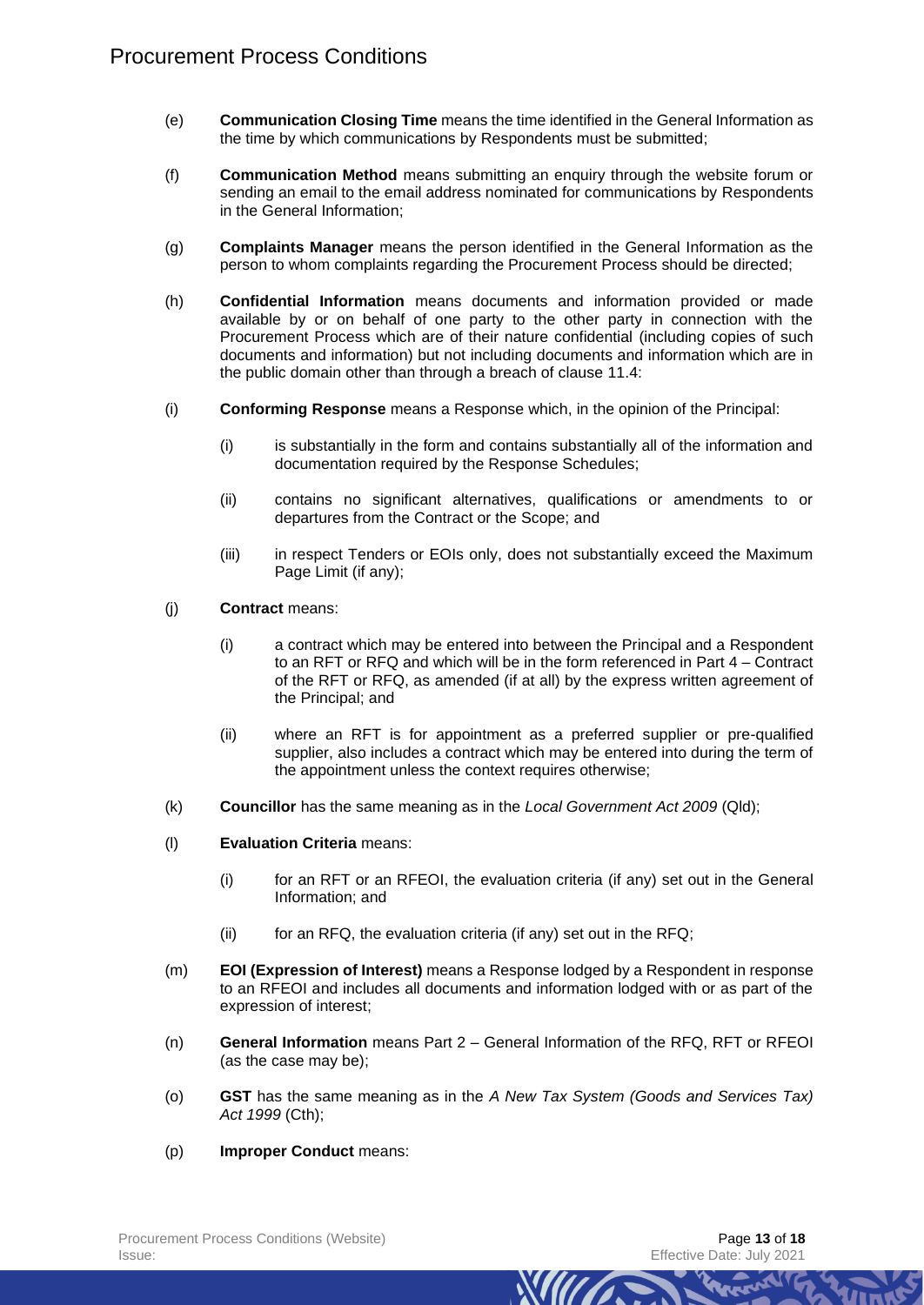- (i) engaging in any activity or obtaining any interest which results in or is likely to result in any actual, potential or perceived conflict between the interests of the Respondent and the Respondent's obligations to the Principal in connection with the Procurement Process;
- (ii) engaging in misleading or deceptive conduct in connection with the Procurement Process;
- (iii) engaging in any collusive tendering, anticompetitive conduct, or any other unlawful or unethical conduct with any other Respondent, or any other person in connection with the Procurement Process;
- (iv) canvassing, attempting to improperly influence, offering any inducement to or accepting or inviting improper assistance from any Councillor or other Personnel (or former Personnel) of the Principal in connection with the Procurement Process;
- (v) using any information improperly obtained, or obtained in breach of any obligation of confidentiality in preparing the Respondent's Response;
- (vi) breaching any law in connection with the Procurement Process;
- (vii) engaging in aggressive, threatening, abusive, offensive or other inappropriate behaviour or committing a criminal offence; or
- (viii) engaging in conduct contrary to sections 199 and 200 of the *Local Government Act 2009* (Qld);
- (q) **Intellectual Property Rights** means copyright, patents and all rights in relation to inventions, registered and unregistered trademarks (including service marks), registered designs, circuit layouts and all other rights resulting from intellectual activity in the industrial, scientific, literary or artistic fields;
- (r) **Late Response** means any Response that is not received in the Tender Box (or otherwise received by the Principal by an alternative method permitted under the Procurement Process Conditions) by the Response Closing Time;
- (s) **Local Government** has the same meaning as in the *Local Government Act 2009* (Qld);
- (t) **Local Government Meeting** has the has the same meaning as in the *Local Government Act 2009* (Qld);
- (u) **Local Supplier**:
	- (i) where the Principal's procurement policy provides a meaning of local supplier, has the meaning given in the Principal's procurement policy, a copy of which can be obtained from the Principal upon request; or
	- (ii) where the Principal does not have a procurement policy, or the procurement policy does not provide a meaning of local supplier, means a supplier that:
		- A. is beneficially owned and operated by persons who are residents or ratepayers of the local government area of the Principal as determined under the *Local Government Regulation 2012* (Qld); or
		- B. has its principal place of business within that local government area; or
		- C. otherwise has a place of business within that local government area that solely or primarily employs persons who are residents or ratepayers of that local government area;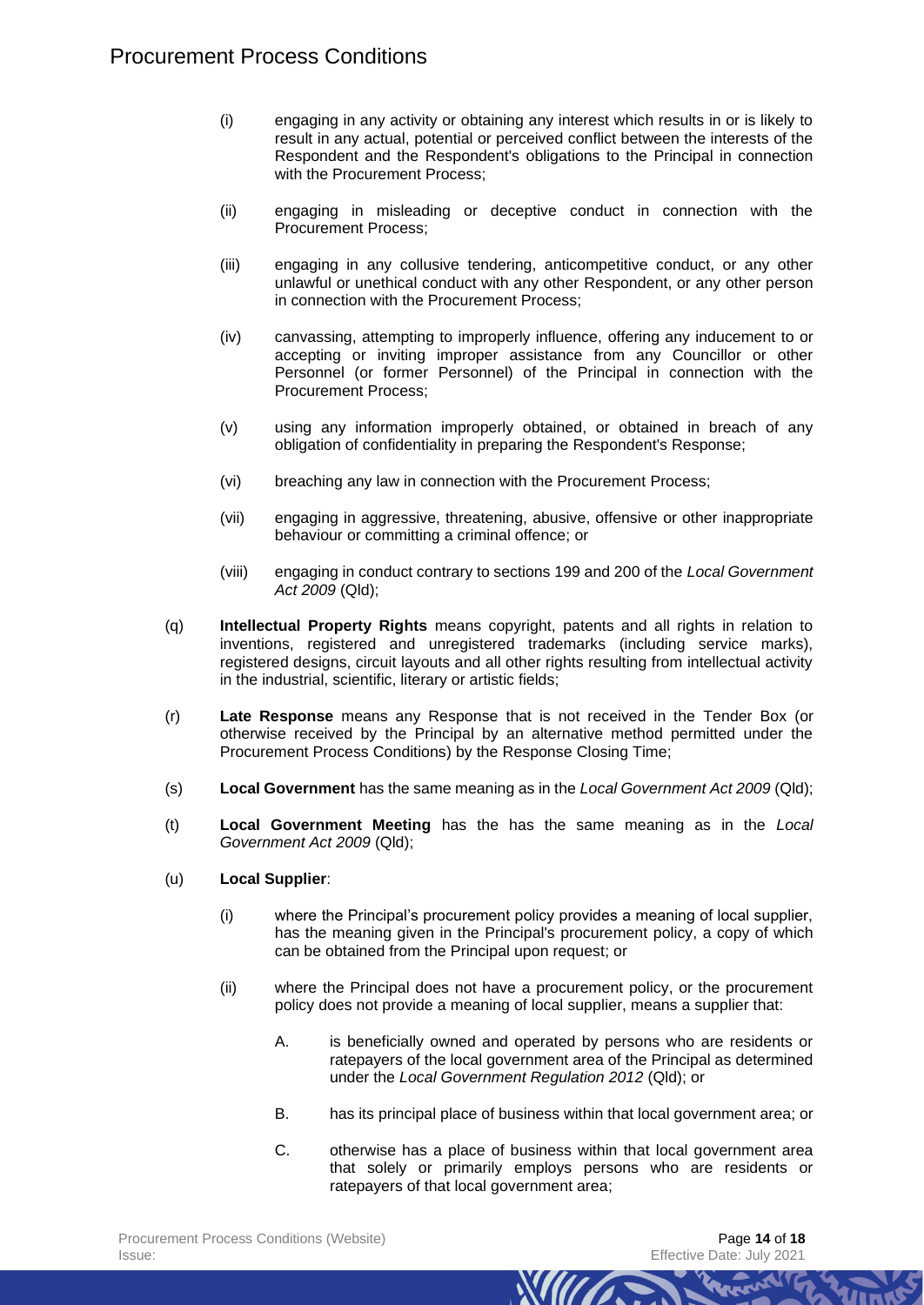- (v) **Maximum Page Limit** means the number of pages which may be lodged as, with or in relation to the Response (including, unless otherwise indicated, all attachments, annexures, supplements, parts, schedules or appendices), which the General Information states a Response should not be longer than;
- (w) **Non-Conforming Response** means a Response which is not a Conforming Response or an Alternative Response;
- (x) **Non-Local Supplier** means a supplier (including a Respondent) that is not a Local Supplier;
- (y) **Personnel** includes the officers, employees, agents, representatives, contractors and consultants of a party and any other person or entity for whom that party is vicariously liable;
- (z) **Preamble** means Part 1 Preamble of the RFEOI, RFT or RFQ (as the case may be);
- (aa) **Price** means:
	- (i) where the Procurement Process is for appointment as a preferred supplier or pre-qualified supplier, the rates, sums or prices stated in the Response;
	- (ii) otherwise, subject to clause [4.4,](#page-4-1) the total price stated in the Response;
- (bb) **Price Schedule** means a Response Schedule which provides a breakdown of the price, and which may include rates, lump sums, prices, provisional sums, estimated quantities and other information;
- (cc) **Principal** means Torres Strait Island Regional Council;
- (dd) **Procurement Documents** means:
	- (i) the RFEOI, RFT or RFQ (as the case may be); and
	- (ii) any Addenda issued pursuant to these Procurement Process Conditions,

and includes all documents included in or incorporated by reference into these documents;

- (ee) **Procurement Process** means the process by which the Principal intends to, or does, invite, assess and where applicable, accept or reject Responses in respect of the Scope;
- (ff) **Procurement Process Conditions** means these procurement process conditions;
- (gg) **Quotation** means a Response lodged by a Respondent in response to an RFQ and includes all documents and information lodged with or as part of the quotation;
- (hh) **Respondent** means:
	- (i) any person who lodges a Response; and
	- (ii) to the extent to which the term can apply to any other person who obtains a copy of any of the Procurement Documents during the Procurement Process, also includes such other persons,

*Mura* 

and includes a Tenderer;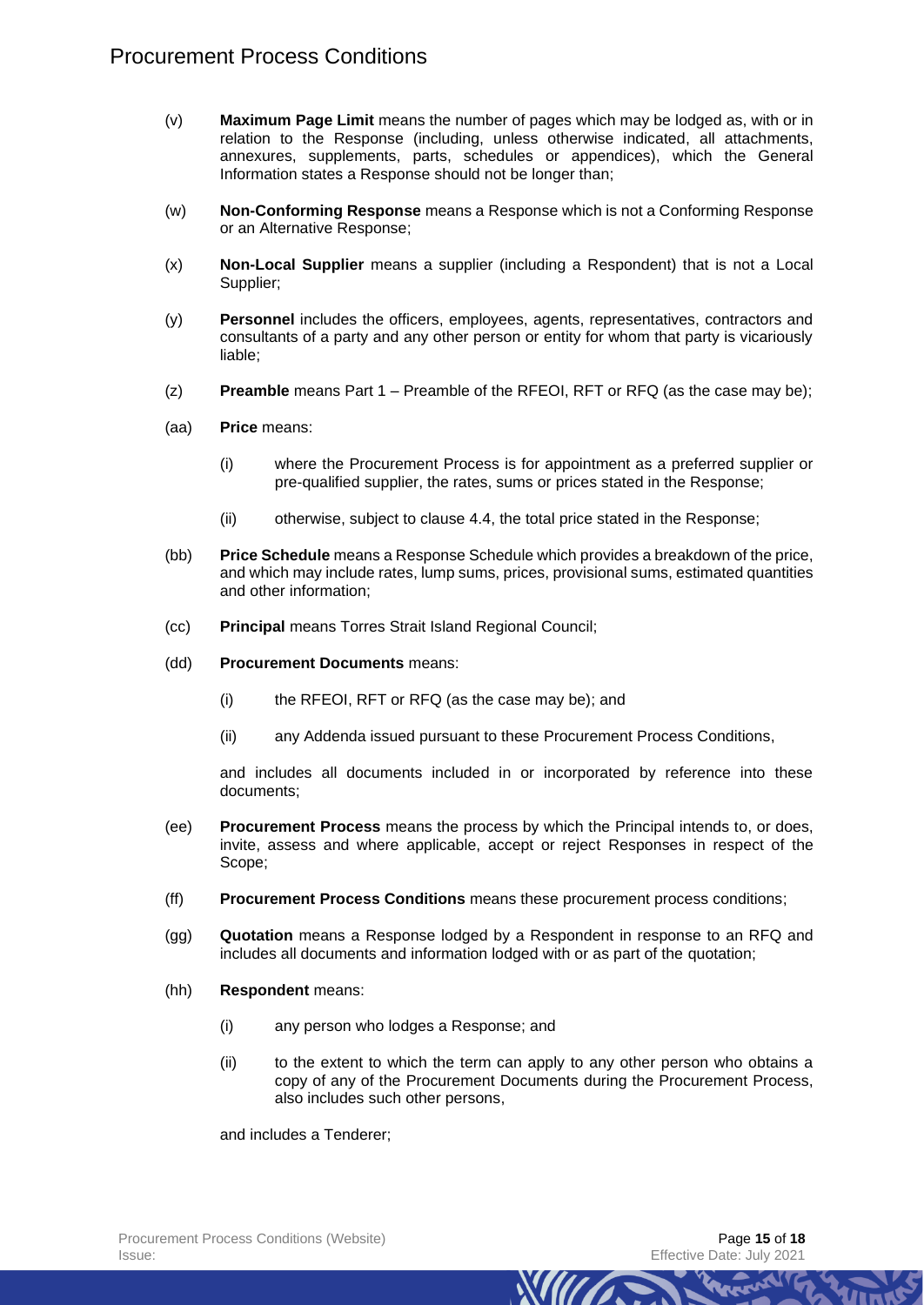- (ii) **Response** means, where these Procurement Process Conditions are incorporated into an:
	- (i) RFEOI, an EOI;
	- (ii) RFT, a Tender; or
	- (iii) RFQ, a Quotation;
- (jj) **Response Closing Time** means the time identified in the General Information as the time by which Responses must be submitted as varied (if at all) pursuant to these Procurement Process Conditions;
- (kk) **Response Form** means in respect of an:
	- (i) RFEOI, the document identified as the EOI form;
	- (ii) RFT, the document identified as the tender form; or
	- (iii) RFQ and otherwise where there is no EOI form or tender form, any document (other than a Price Schedule) which states the total price offered by the Respondent in the Response;
- (ll) **Response Schedules** means the schedules identified in Part 5 Response Schedules of the RFEOI or Part 6 – Response Schedules of the RFT or RFQ (as the case may be);
- (mm) **Response Validity Period** means the period stated in the General Information as the time for which Responses are to be valid as extended (if at all) pursuant to clause [4.5;](#page-4-2)
- (nn) **RFEOI (or Request for Expressions of Interest)** means the request for expressions of interest issued by the Principal and all documents included in or incorporated by reference into it (including these Procurement Process Conditions and the Scope);
- (oo) **RFQ (or Request for Quotation)** means the request for quotations issued by the Principal and all documents included in or incorporated by reference into it (including these Procurement Process Conditions, the Contract and the Scope);
- (pp) **RFT (or Request for Tender)** means the request for tenders issued by the Principal and all documents included in or incorporated by reference into it (including these Procurement Process Conditions, the Contract and the Scope);
- (qq) **Scope** means the scope described in Part 4 Scope of the RFEOI or Part 5 Scope of the RFT or RFQ (as the case may be) and all documents incorporated into it (whether physically or by reference), and includes any amendments provided for in an Addendum;
- (rr) **Sound Contracting Principles** has the meaning given in section 104(3) of the *Local Government Act 2009* (Qld);
- (ss) **Specified Loss** means:
	- (i) any loss, or loss of anticipated, profit, income, revenue, saving, production; business, contract or opportunity; increase in financing or operating costs; liability for loss or damage suffered by third parties; legal costs (on a solicitor and client basis); fines levied; loss of reputation or embarrassment and the cost of abating or reducing such; any other financial or economic loss; and
	- (ii) any indirect, special or consequential loss, damage, cost, expense or penalty not expressly referred to in the preceding paragraph, howsoever arising;

*MITTA*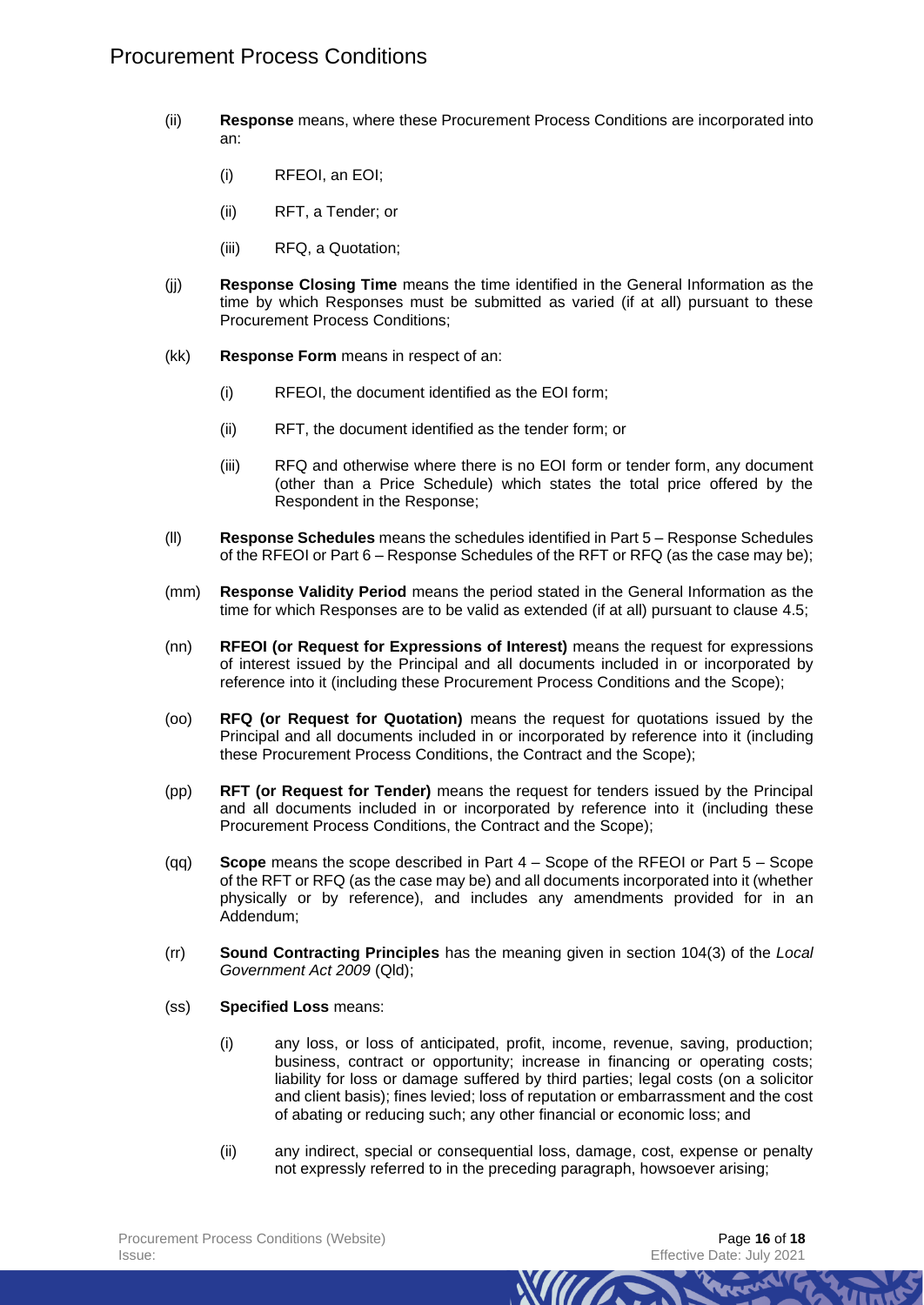- (tt) **Tender** means a Response lodged by a Tenderer in response to an RFT and includes all documents and information lodged with or as part of the tender;
- (uu) **Tender Box** means the website, email address or physical location at which the General Information states that Responses are to be submitted;
- (vv) **Tenderer** means:
	- (i) any person who lodges a Tender; and
	- (ii) to the extent to which the term can apply to any other person who obtains a copy of any of the Procurement Documents during the Procurement Process, also includes such other persons,

and words or terms not defined in these Procurement Process Conditions but defined in a Contract have the same meaning as in the Contract, except where the context otherwise requires.

#### **13. GENERAL PROVISIONS**

- 13.1 (**Interpretation of Procurement Documents**) The Procurement Documents must be read and construed together and are intended to be mutually explanatory.
- 13.2 (**Joint and several obligations**) An obligation of two or more parties binds them jointly and each of them severally and an obligation incurred in favour of two or more parties is enforceable by them severally.
- 13.3 (**Headings**) Clause headings are for reference purposes only and must not be used in interpretation.
- 13.4 (**No limitation**) The words 'include', 'includes' and 'including' shall be read as if followed by 'without limitation'.
- 13.5 (**Grammatical Forms**) Where any word or phrase is given a defined meaning, any other part of speech or other grammatical form concerning the word or phrase has a corresponding meaning. Words importing the singular number include the plural number and words importing the plural number include the singular number.
- 13.6 (**Time**) References to time are to local time in Queensland. Where time is to be reckoned from a day or event, the day or the day of the event must be excluded. If any time period specified in the Procurement Documents expires on a day which is not a Business Day, the period will expire at the end of the next Business Day.
- 13.7 (**Discretion**) Unless expressly provided otherwise:
	- (a) any right of the Principal pursuant to these Procurement Process Conditions may be exercised; and
	- (b) any consent of the Principal required under these Procurement Process Conditions may be given, withheld or given subject to conditions,

in the absolute discretion of the Principal without giving reasons and without reference to the Respondent unless, and then only to the extent that the Procurement Process Conditions provide otherwise.

- 13.8 (**Law**) A reference to 'law' includes:
	- (a) legislation (including subordinate legislation), local laws, by-laws, orders, ordinances, awards, requirements and proclamations of a Local Government, the State of

*MIITT*